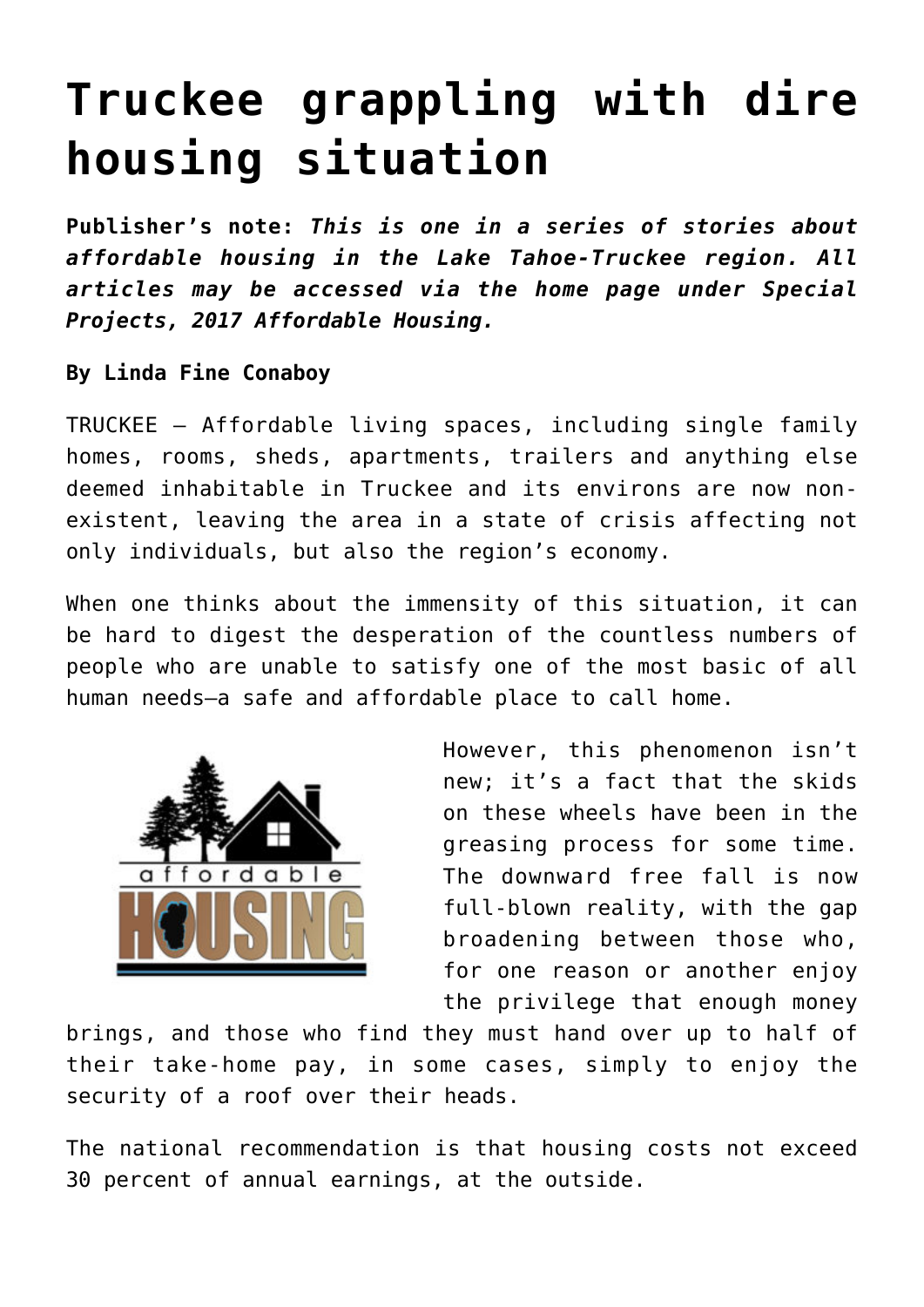It's important to keep in mind that the Sierra isn't the only place where all forms of robust recreational opportunities are available; and it's definitely not the only place where the gap between the rich and the not-so-rich is a problem.

A report generated by the town of Truckee notes that the housing puzzle is not new and has been under scrutiny since Truckee's incorporation 24 years ago.

Nevertheless, the status quo does not seem to be improving; in fact, now, consensus has it the crisis is genuine. Valuable time has seemingly been frittered away with no concrete solutions.

In view of this, it was clear that the time was ripe for responsible leadership—a chore assumed by the Tahoe Truckee Community Foundation, which stepped up, embarking on a longterm study of the situation, with results becoming available in summer 2016. Since then, TTCF and other stakeholders have been at work to engender consensus and create a plan of action.

TTCF generated a report titled "Truckee North Lake Tahoe Regional Housing Needs Assessment," which contained a comprehensive review of the area's needs and demographics, with funding provided by Placer County, Truckee, Nevada County and the Workforce Housing Association of Truckee Tahoe.

In brief, the results of the poll showed:

55 percent of households have incomes classified as moderate or low

· 59 percent of workers commute to their jobs

47 percent commute out of the region to their jobs

· 4,000-plus new jobs are expected to be created in the region over the next 15 years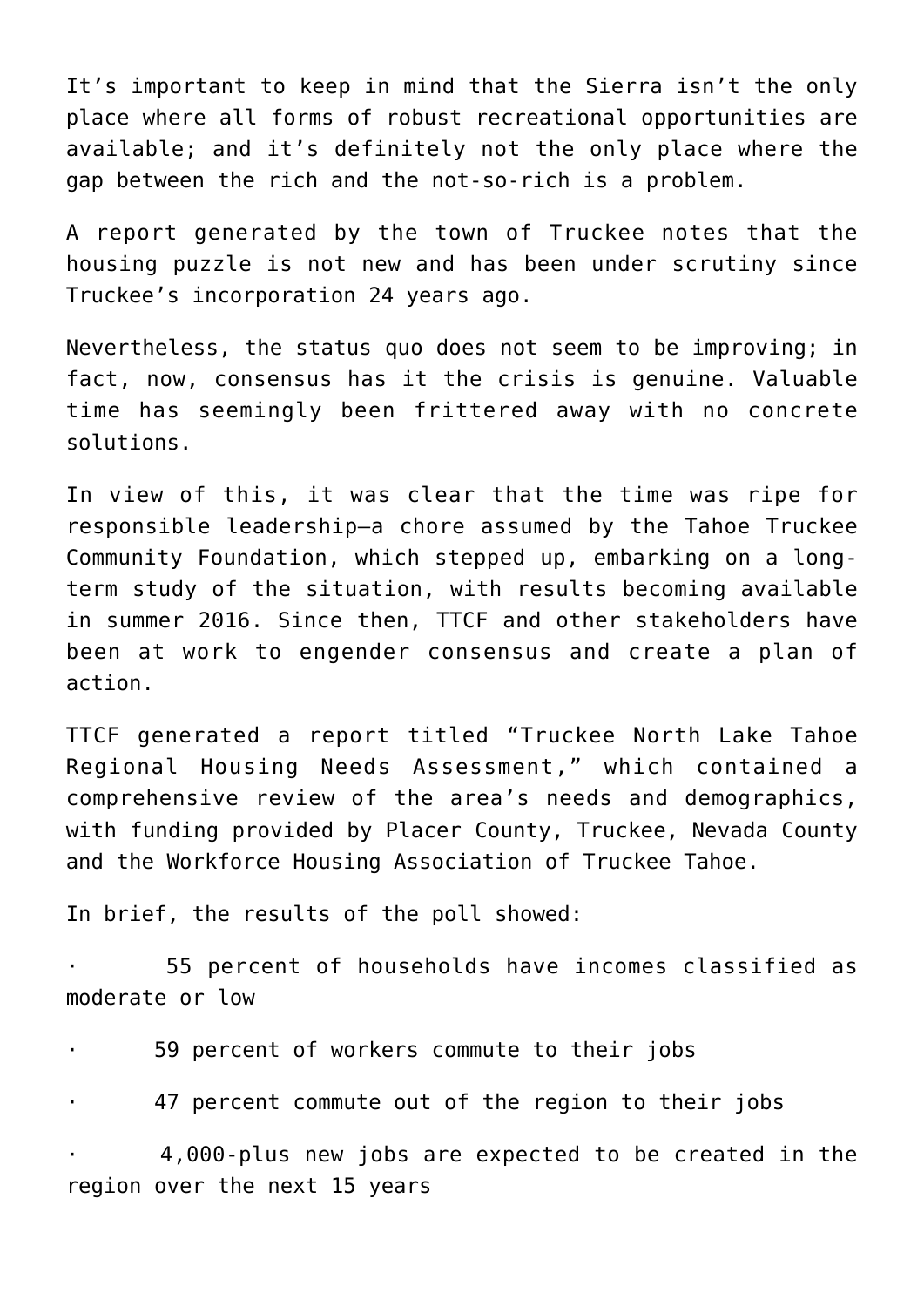Almost half spend more than 30 percent of income on housing; 26 percent spend 50 percent

Rental rates are high, but there is little rental housing available

80 percent of the region's 474 below-market housing units are in Truckee, all with waiting lists.



Housing in Truckee comes in a variety of sizes. Photos/Linda Fine Conaboy

## **Putting a face to the problem**

With these facts in mind, meet Elvia Esparza, a hard-working ex-Truckee resident, who is the office manager at Family Resource Center of Truckee.

Esparza, born and raised in Truckee, and husband Jose, have three children, all of whom now commute from Reno, daily, to work and go to school in Truckee. She says the mobile home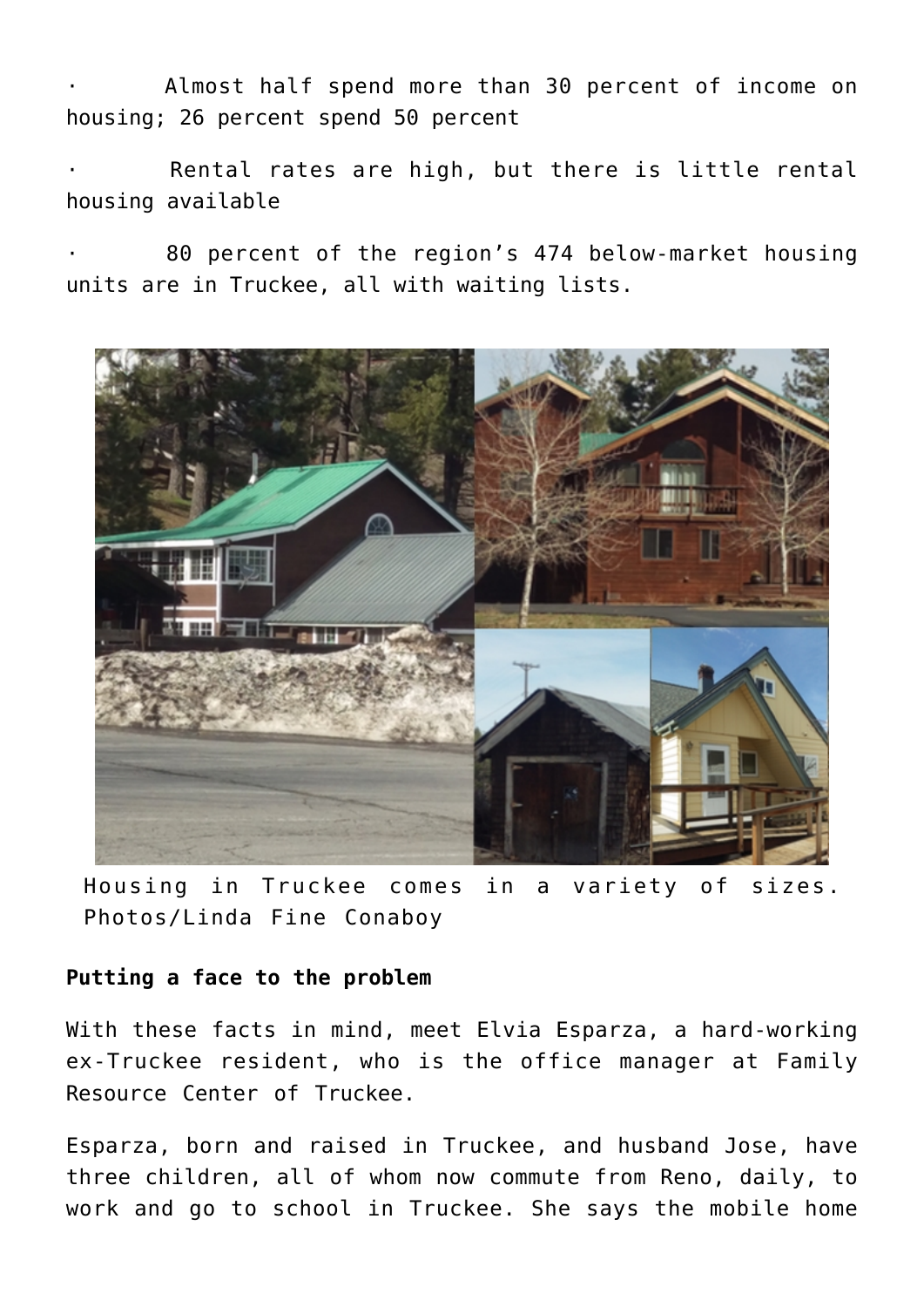they lived in at a park in town became too small as their family grew.

"I was born and raised in Truckee and I have four brothers, one twin sister and my mom. We are all very involved in our community (Truckee)," Esparaza told *Lake Tahoe News.* "As our family expanded, we were running out of space so we decided to look into purchasing a home in Truckee. We applied for the first-time home buyers program. We qualified for 10 percent of the purchase price or up to \$40,000. We started our house search and realized that homes under \$400,000 were either way smaller than what we currently had or they were falling apart."

After scouring Truckee for something to meet their needs, the Esparzas realized that they had to consider other options.

"My husband asked me if I would consider moving to Reno. I originally said no, but in all reality, this was going to be our only option. My husband told me that we have two options; we can stay in Truckee and get something that we will struggle to pay for and live stressed every day and not be able to do fun things with our children, or we move to Reno where we can afford a home and still have a great quality of life and enjoy activities with our kids.

"With no doubt I said yes. We sold our mobile home and purchased a home in Reno. We continue to commute to Truckee as I love this town; it is a great town to raise children in and I would love for my children to have the opportunity to be raised in this wonderful community. I hope in the future we will be able to move back."

Although Jessica Gorton doesn't live or work in Truckee (she works in Incline Village and lives and works her second job in Kings Beach), her story is representative of many younger people who reside in the area and are free-spirited, outdoor enthusiasts who struggle to be able to continue to live their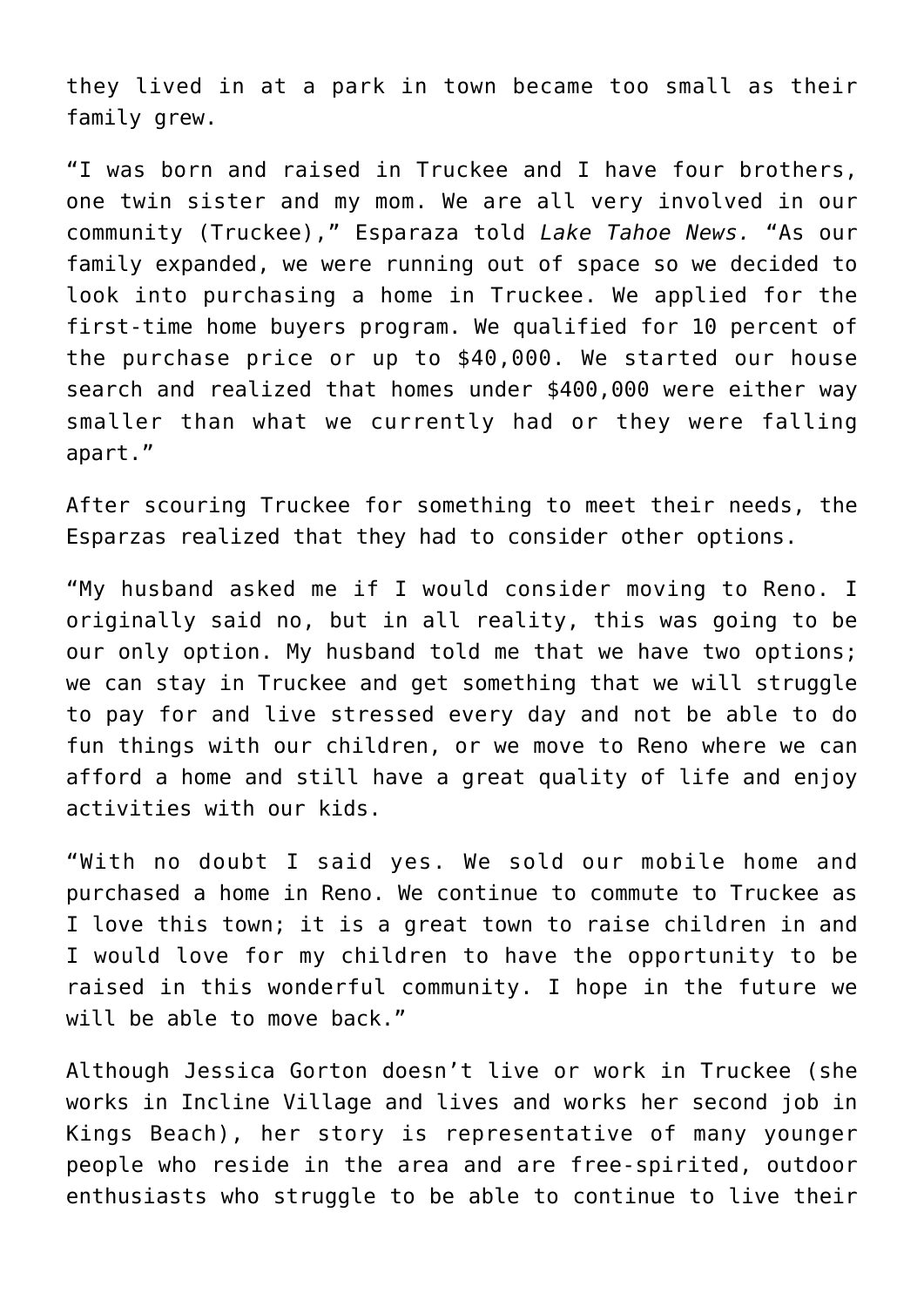dream in the region.

"Right now, I live in a shed. I know this probably shocks you, but it is true," Groton told *Lake Tahoe News*. "And it's still \$600 a month plus a share of the utilities of the house its sits next to. The landlord converted it to a rentable room with heat and electricity, but I have to use the bathroom and kitchen in the main house, so the shed is really a bedroom."

Groton said she was desperate, and no longer wanted to live in her car, which, she said, wasn't so bad since she got to camp and climb four days a week and save a lot of money for "cool" trips and more climbing gear.

"This might sound like a series of unfortunate events, but to be honest, it has become a bit comical," she said of her other housing adventures. "I now live very simply and all the things I own in Tahoe fit into a single carload. It's OK to laugh about it. I do. Luckily, living in Tahoe is a pretty great life, so if this is the worst I deal with, I suppose I still have it pretty dang great."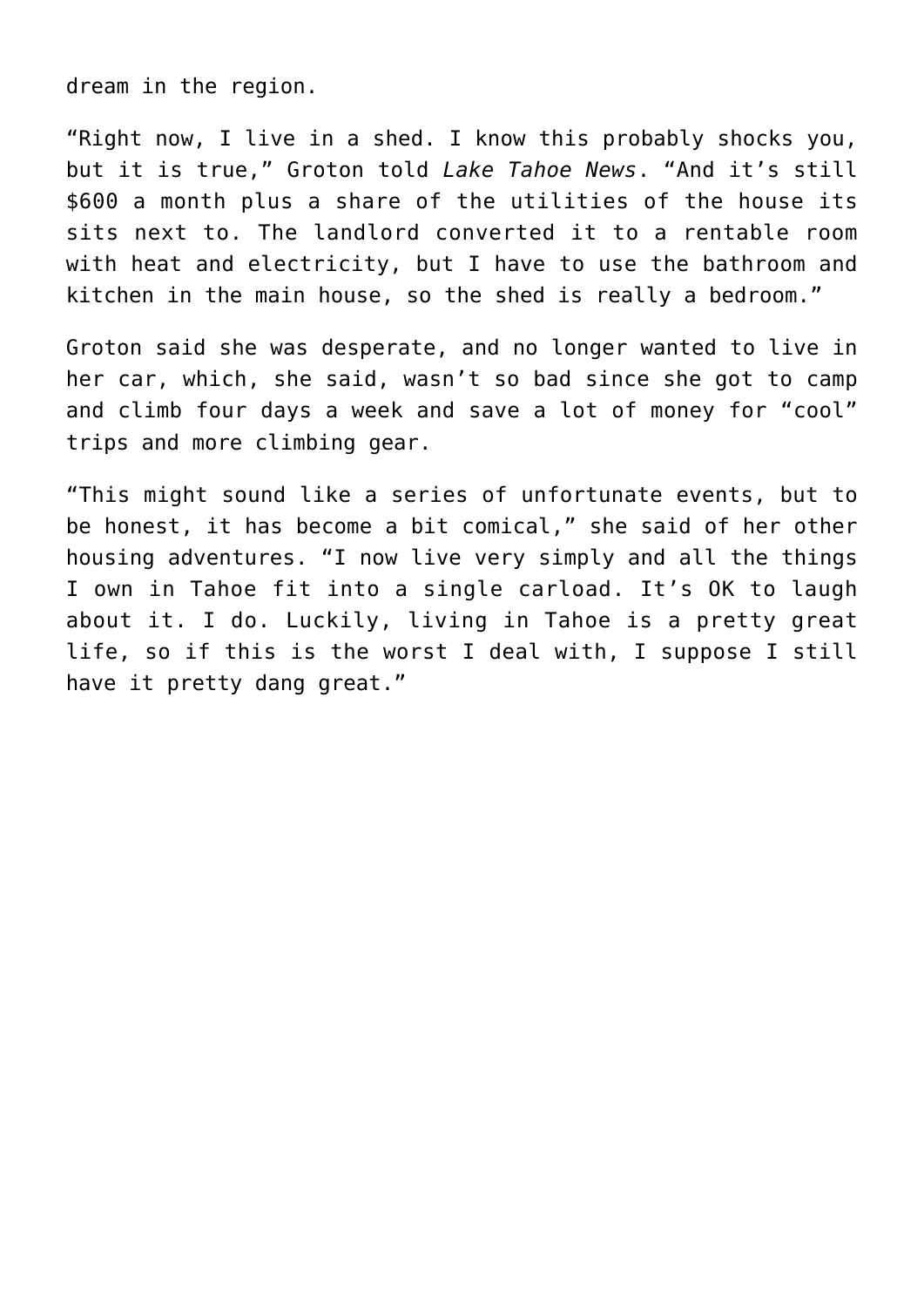

Truckee does not have enough housing, especially for the average worker. Photo/Linda Fine Conaboy

## **Looking for solutions**

To date, there have been three public meetings in Truckee to discuss the housing crisis—one in January, another in February and a final meeting in mid-April. *Lake Tahoe News* attended all three, and in each meeting, to some degree, several of the same points were made and rehashed.

Tony Lashbrook, Truckee town manager, and others at these meetings have deliberated all sorts of ideas, including the merits of constructing some sort of housing on public lands, which, they said, would require voter approval. They talked about modification of fees as well as the implementation of new laws to allow second units to be built on some properties and then exempt them from some of the imposed fees.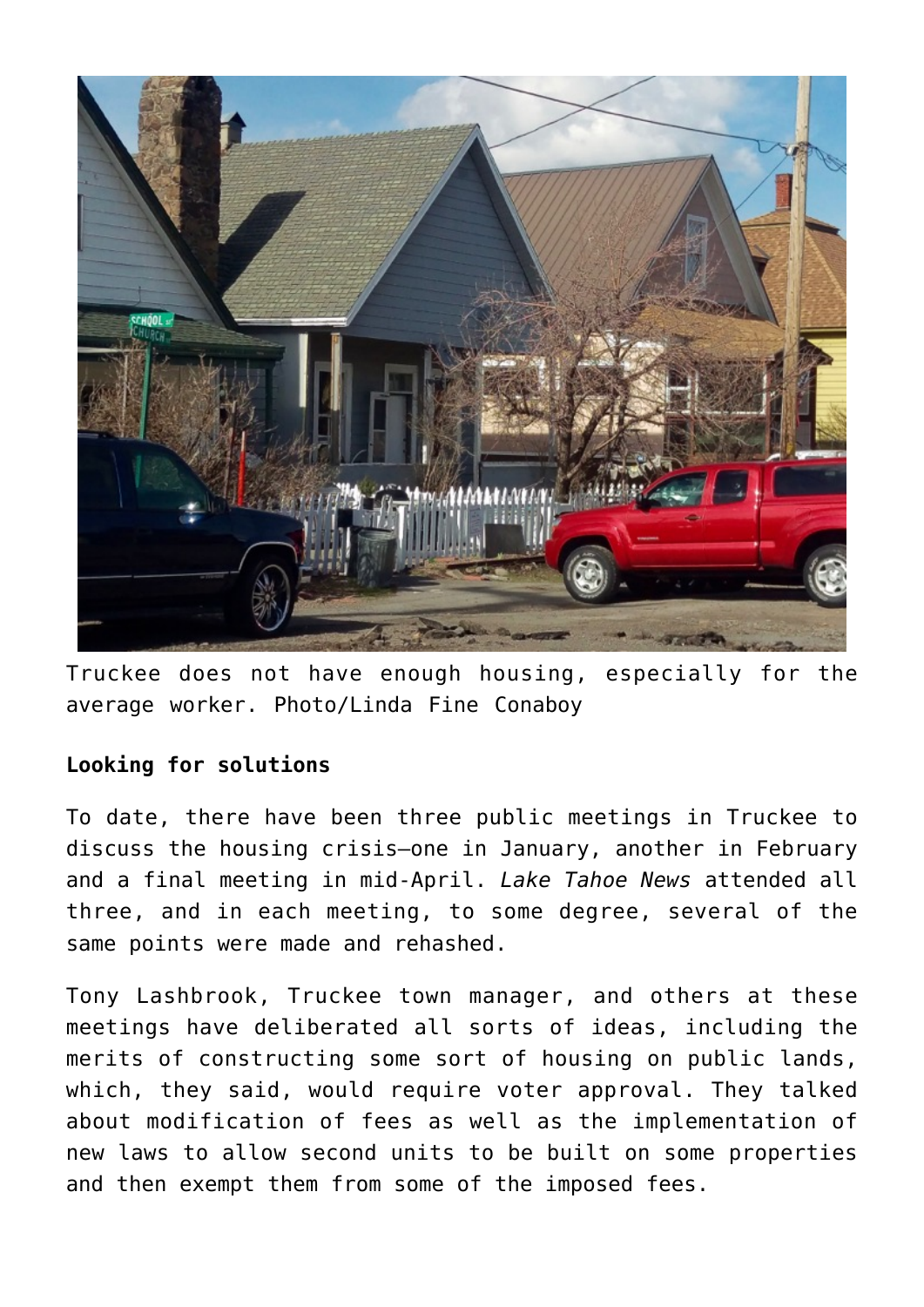However, to its credit, and as reported by Lashbrook, Truckee continues to address the situation. Some of the steps the town has taken or is considering include:

· Plans for new housing—5,000 new homes since 1993

Advanced planning for affordable housing

Regulations modified to allow second units on properties

· Allowed for residential units above businesses

Home buyers' assistance programs

Set aside \$2.5 million as a housing reserve to provide housing for locals.

Lashbrook also cited some of the lessons learned as the town continues to address the housing crisis. They are, in part:

Needed, 12,000 new housing units for locals

Truckee is 6,000 housing units away from build-out

Truckee must be careful to maintain its small town character

Affordable housing units struggle for success

Very few second units have been built, perhaps because of restrictions

· Maybe fees are too high and can be modified—construction costs include almost \$42,000 in building charges.

At the third and final public meeting, Lashbrook and others listened to input from various area businesses and interested parties and re-visited ideas put forth at previous gatherings.

They included modifying the impact fees with the intent to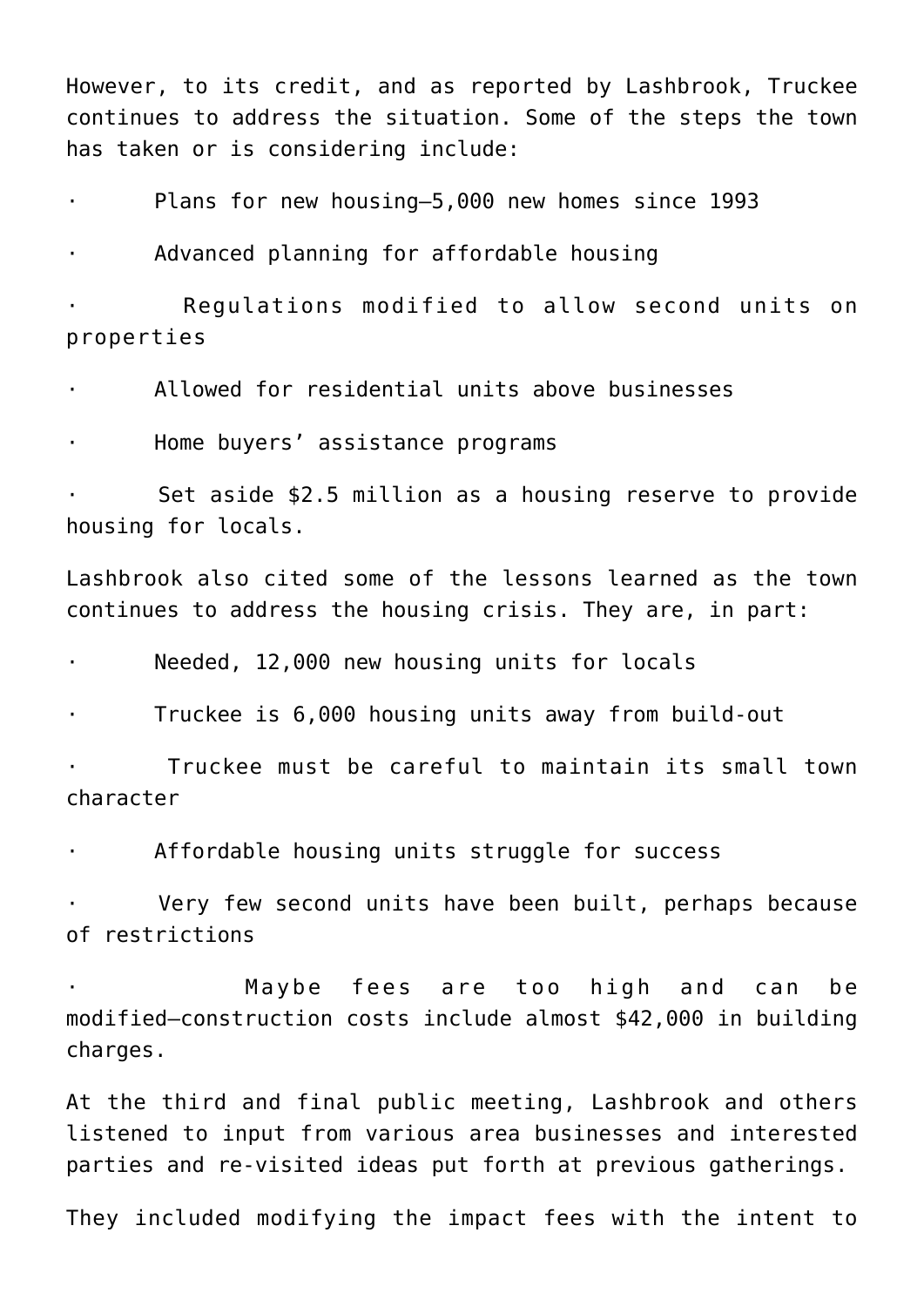stimulate the construction of affordable housing; provide a fee amnesty program for the costs of building second units on some properties; approaching homeowners' associations to soften restrictions on second units; create stock building plans for second units, and pay the building permit fees for new secondary living spaces.

Additionally, there was talk of restricting the number of short-term rentals or curbing the time a space can be rented on a short-term basis. Additionally, the merits of providing more incentives to homeowners to rent to locals rather than listing spare rooms on Airbnb was tossed around.

It is apparent the quest for affordable housing continues for large portions of the population, a fact that is not lost on TTCF or other stakeholders including Northstar ski resort, which recently ponied up \$30,000 to help with the formation of the original Regional Housing Council and to offset the costs of the crisis.

According to Ashley Cooper, TTCF communications and grant manager, plans for the next steps will be rolled out at a meeting scheduled for this weekend. They include introduction of the Mountain Housing Council of Tahoe Truckee, the name chosen to replace the original Regional Housing Council.

Cooper told *Lake Tahoe News*, "Housing the people of our community is a top priority for the recently formed Mountain Housing Council of Tahoe Truckee. TTCF and other key stakeholders are committing time and resources to establishing a regional agenda to accelerate housing solutions."

According to Cooper, the kickoff is scheduled for April 29 from 8-11am at Truckee High School and in addition to introducing the Mountain Housing Council of Tahoe Truckee's members, the meeting represents the culmination of nearly two years of gatherings and discussions.

Reservations for the April 29 meeting are required and can be